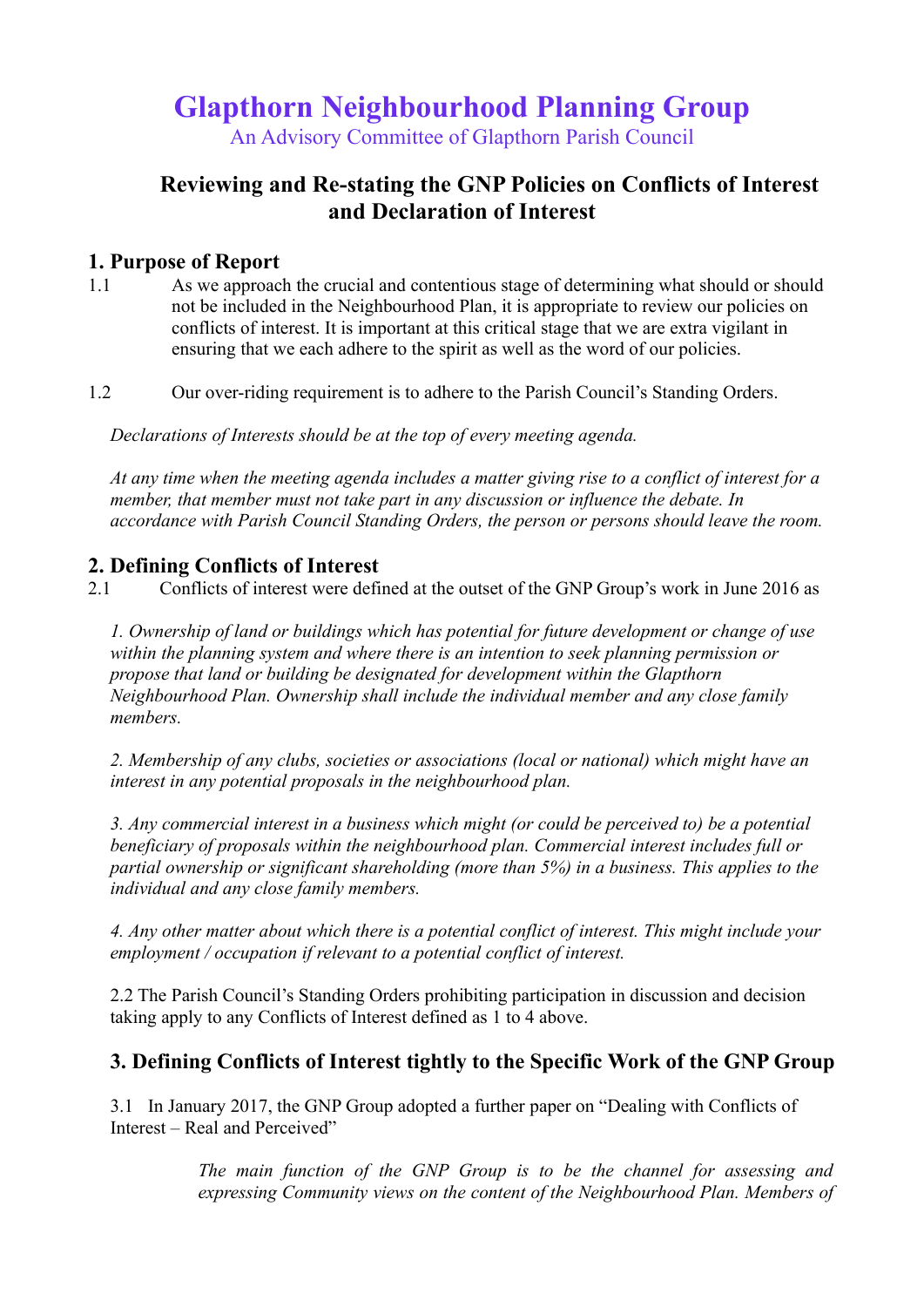*the Group must clearly contribute their own common sense and expertise but above all else it is the role of the Group to retain confidence in the integrity and transparency of the process - after all this will be tested at the end by the referendum.*

*To retain the confidence of the community (and would-be developers), we must err on the side of caution when assessing whether we, as individual members, have any conflicts of interest. This is as much a matter of perception as fact.*

*The Group adopted some firm and clear guidelines on Conflicts of Interest for its work, namely:*

- *1. Members will act at all times in a manner which preserves the integrity and transparency of the process of compiling the NP and fulfil their primary role of being a conduit to assess and express the views of the Community they serve.*
- *2. Members must declare any pecuniary interest (defined in paragraph 2.1 above) and not take part in meetings when a relevant matter is considered.*
- *3. Members should exclude themselves from involvement in any matter where their personal views are so firmly held that they cannot reasonably appraise the relative merits of proposals.*
- *4. Members should exclude themselves where they have or could be perceived to have an interest not only about a specific proposal but matters which involve choices and assessment of relative merits (e.g prioritisation of site A for development over site Z). Specifically this is expressed as:*
	- *Any member with any planning matter outstanding or putting forward a site proposal for inclusion in the NP cannot be involved in evaluation of proposals for development of sites within the village environs or decisions on their inclusion or otherwise in the NP.*
	- *Any member who owns or occupies property immediately adjacent or directly affected by any proposal for site development cannot be involved in evaluation of that proposal or decisions on its inclusion or otherwise in the NP.*
	- *Any member who owns or occupies property immediately adjacent or directly affected by any proposal for designation of a site as being sensitive and thus requiring protection from development shall exclude themselves for consideration of this aspect of NP policy formulation.*
- *5. Membership of clubs, societies, or other organisations (including voluntary posts) shall preclude a Member from any decisions relevant to that organisation (e.g allotment holders shall not participate in matters relevant to that land; school governors shall not participate in any NP matter directly affecting the school(s)). NB As the Glapthorn NP Group is formed as a Committee of the Glapthorn Parish Council then members of the NP Group are not restricted by their Parish Council interests.*